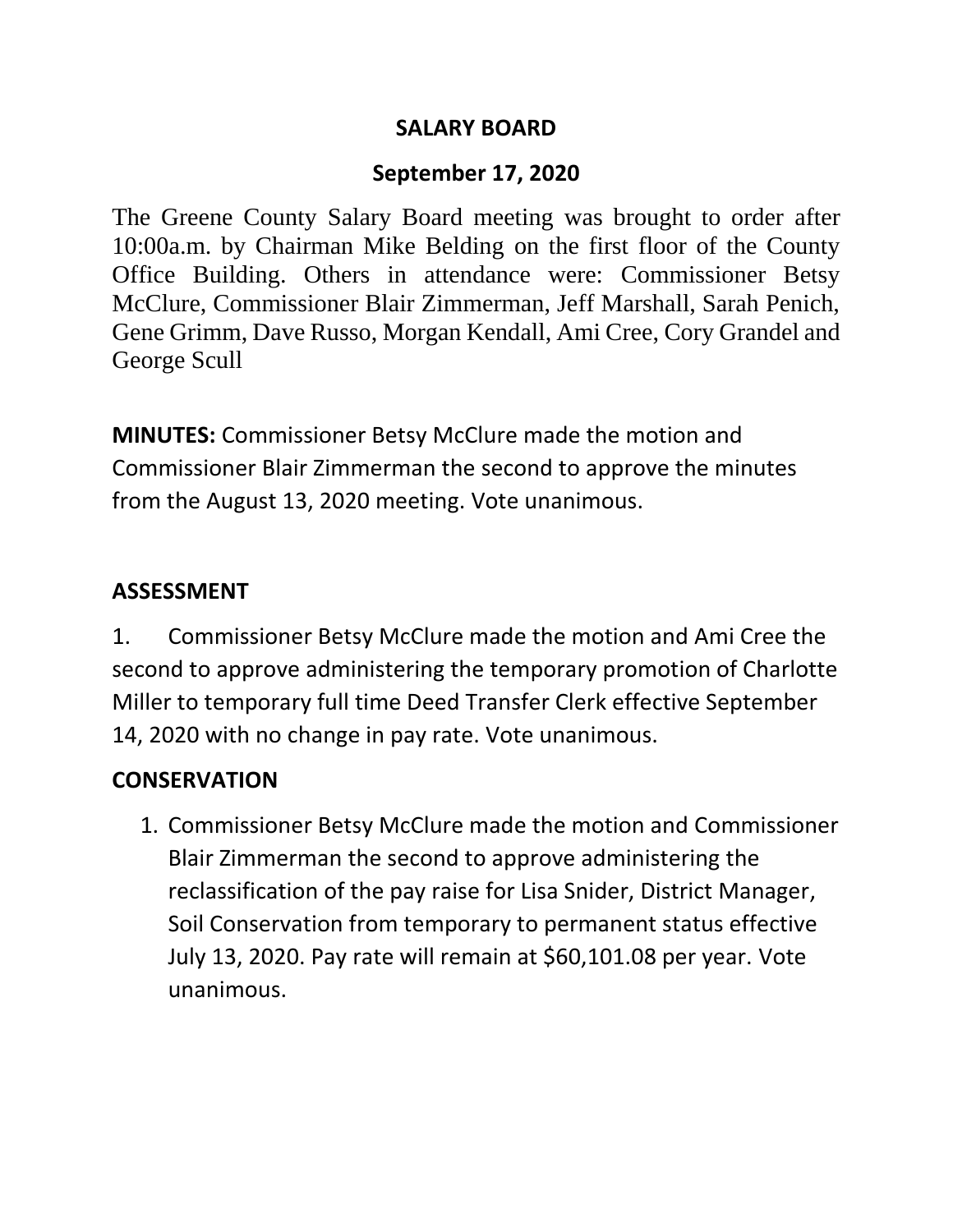#### **COUNTY DEVELOPMENT**

1. Commissioner Betsy McClure made the motion and Ami Cree the second to approve administering the hiring of Linzee Stover as temporary intern, at \$10.00 per hour effective September 3, 2020. Vote unanimous.

# **CYS**

- 1. Commissioner Betsy McClure made the motion and Commissioner Blair Zimmerman the second to approve hiring Ryan Lemmon as regular full time Caseworker I, at \$18.80 per hour (UMWA HS/CYS) effective September 8, 2020. Vote unanimous. Vote unanimous.
- 2. Commissioner Betsy McClure made the motion and Commissioner Blair Zimmerman the second to approve administering the promotion of Jordan Logue to regular full time Caseworker 2, at \$21.24 per hour effective September 10, 2020 (UMWA HS/CYS) Vote unanimous.
- 3. Commissioner Betsy McClure made the motion and Commissioner Blair Zimmerman the second to approve administering the pay increase of Erick Rigby, regular full time Attorney, to \$85,000 per year effective August 10, 2020. Vote unanimous.
- 4. Commissioner Betsy McClure made the motion and Ami Cree the second to approve administering the transfer of Brianna Vanata to regular full time Assistant Attorney at \$65,000 per year effective September 28, 2020. Vote unanimous.
- 5. Commissioner Betsy McClure made the motion and Commissioner Blair Zimmerman the second to approve administering the promotion of Donna Calvert to regular full time Caseworker II, at \$21.24 (UMWA HS/CYS) effective July 29, 2020. Vote unanimous.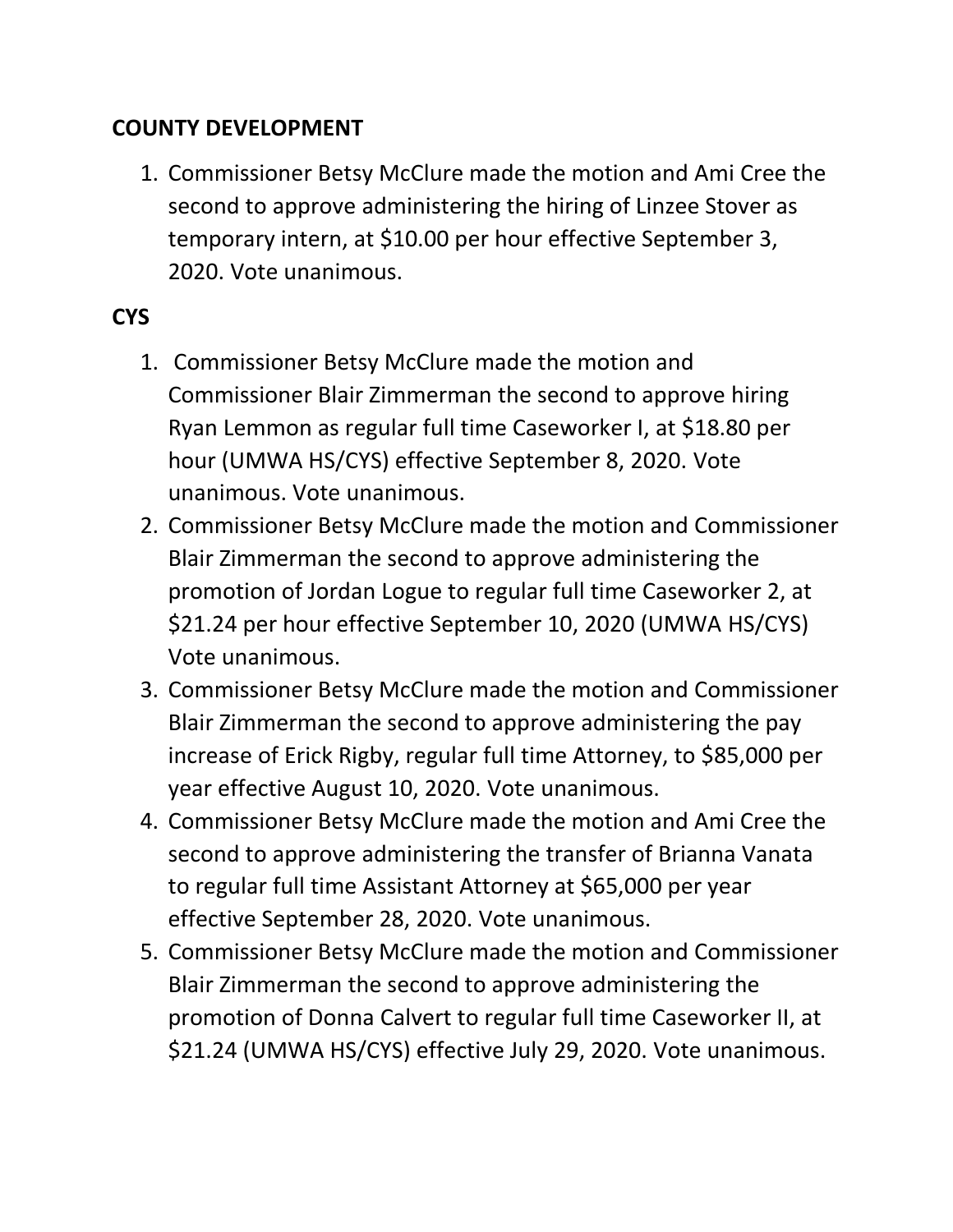- 6. Commissioner Betsy McClure made the motion and Amie Cree the second to approve administering the reclassification of Tracy Ellsworth from probationary to regular status Caseworker I, at \$20.08 per hour (UMWA HS/CYS) effective July 21, 2020. Vote unanimous.
- 7. Commissioner Betsy McClure made the motion and Commissioner Blair Zimmerman the second to approve administering the reclassification of Kristen Nick from probationary to regular status Caseworker I, at \$20.08 per hour (UMWA HS/CYS) effective June 16, 2020. Vote unanimous.

#### **DISTRICT ATTORNEY**

- 1. Commissioner Betsy McClure made the motion and Dave Russo the second to approve administering the increase in pay for 5 confidential casual County Detectives, at \$19.60 per hour effective August 4, 2020. Vote unanimous.
- 2. Commissioner Betsy McClure made the motion and Dave Russo the second to approve administering the retirement of Maureen Myers Office Manager, effective September 8, 2020. Pay all applicable leave balances including sick time at \$50 per day and \$5,000 severance. Vote unanimous.
- 3. Commissioner Betsy McClure made the motion and Dave Russo the second to approve administering the layoff of Tina Stewart, regular full time Legal Secretary III, effective August 24, 2020. Vote unanimous.

#### **ELECTIONS**

1. Commissioner Betsy McClure made the motion and Commissioner Blair Zimmerman the second to approve creating the position of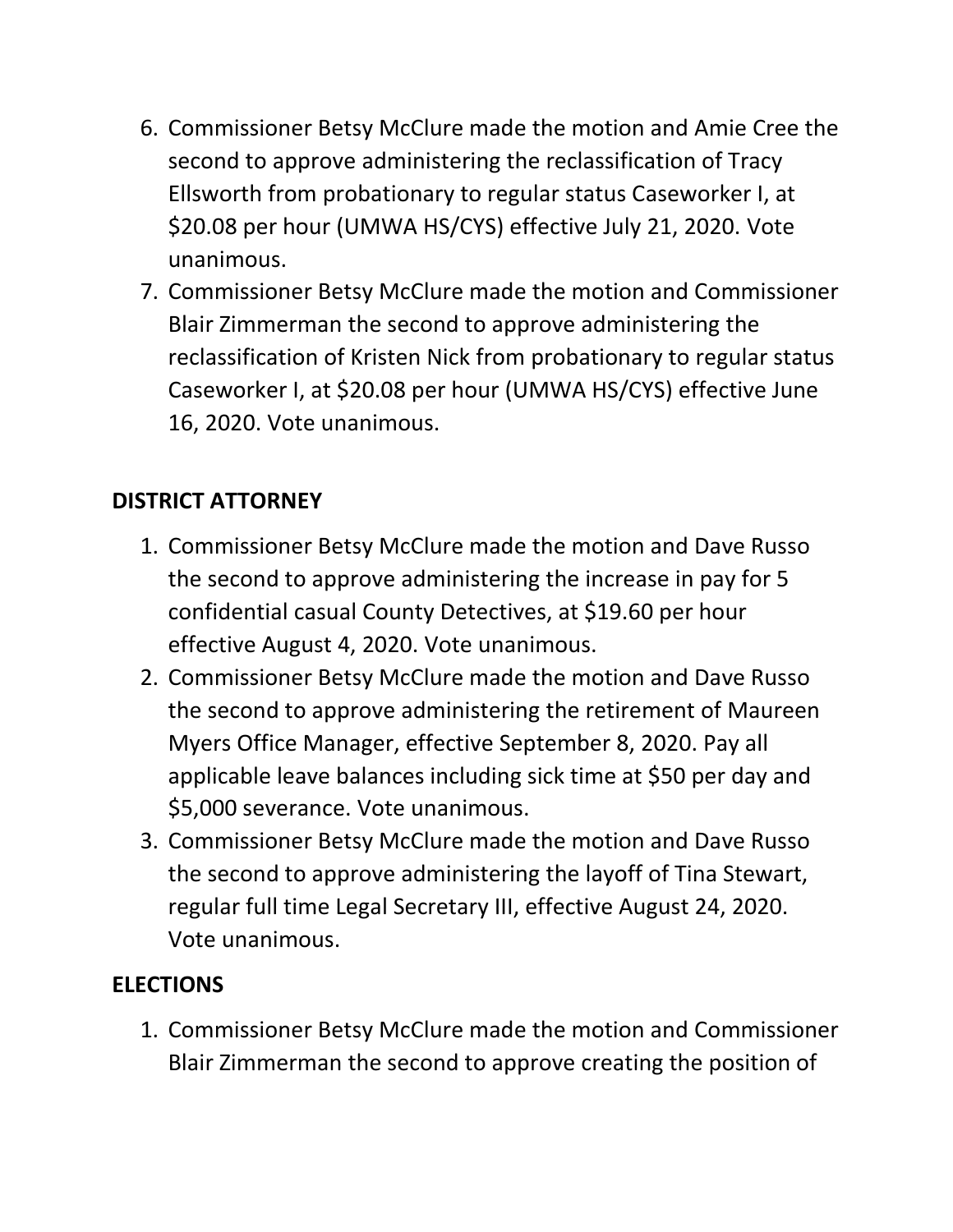Budget/Elections Director, (MG PG 12 Exempt) effective August 26, 2020. Vote unanimous.

- 2. Commissioner Betsy McClure made the motion and Ami Cree the second to approve administering the hiring of Judy Snyder as regular full time Budget/Elections Director at \$57,000 per year (MG PG 12 Exempt) effective August 26, 2020. Vote unanimous.
- 3. Commissioner Betsy McClure made the motion and Commissioner Blair Zimmerman the second to approve administering the resignation of Tina Kiger, Elections Manager effective September 25, 2020. Vote unanimous.

## **EMERGENCY MANAGEMENT**

- 1. Commissioner Betsy McClure made the motion and Ami Cree the second to approve administering the increase in pay grade for Director of Emergency Services to MG PG 12, exempt effective September 14, 2020. Vote unanimous.
- 2. Commissioner Betsy McClure made the motion and Commissioner Blair Zimmerman the second to approve administering the hiring of Donald Mason as regular full time Director of Emergency Services at \$55,000 per year (MG PG 12 exempt) effective September 14, 2020. Vote unanimous.

## **HUMAN RESOURCES**

1. Commissioner Betsy McClure made the motion and Ami Cree the second to approve administering the pay increase for Cassidy Chambers, seasonal Intern, at \$10.00 per hour effective November 2, 2020. Vote unanimous.

## **HUMAN SERVICES**

1. Commissioner Betsy McClure made the motion and Commissioner Blair Zimmerman the second to approve administering the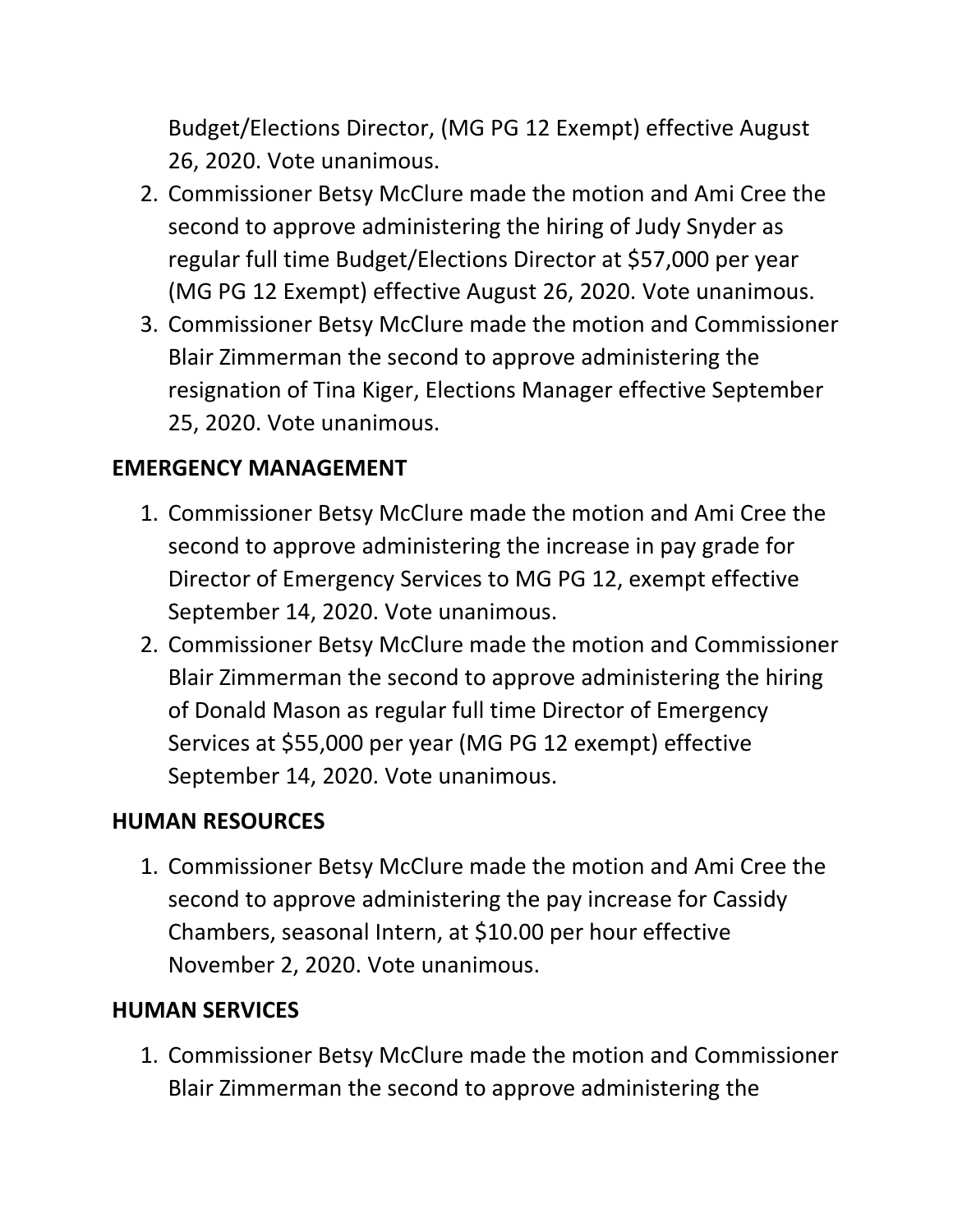correction in pay rate for Stacey Mason, regular full time Social Service Aide, to \$15.00 per hour effective July 1, 2020. This is to include longevity increase earned while employed by the County. Vote unanimous.

- 2. Commissioner Betsy McClure made the motion and Ami Cree the second to approve administering the hiring of Michelle Price as regular part time Peer Support Specialist, at \$12.00 per hour effective September 2, 2020. Vote unanimous.
- 3. Commissioner Betsy McClure made the motion and Commissioner Blair Zimmerman the second to approve administering the transfer of Linda Giannopoulos to regular full time Family Center Coordinator at \$18.71 per hour. (MG PG 5) effective August 12, 2020. Vote unanimous.

# **INFORMATION TECHNOLOGY**

- 1. Commissioner Betsy McClure made the motion and Ami Cree the second to approve creating the position of regular part time Helpdesk/Desktop Technician (MG PG 5 non-exempt) effective August 19, 2020. Vote unanimous.
- 2. Commissioner Betsy McClure made the motion and Commissioner Blair Zimmerman the second to approve administering the hiring of Konnor McCollum as regular part time Helpdesk/Desktop Technician at \$17.25 per hour effective August 19, 2020. Vote unanimous.

## **JAIL**

1. Commissioner Betsy McClure made the motion and Ami Cree the second to approve administering the transfer of Maria Barone to casual Corrections Officer, at \$12.77 per hour effective August 29, 2020. Vote unanimous.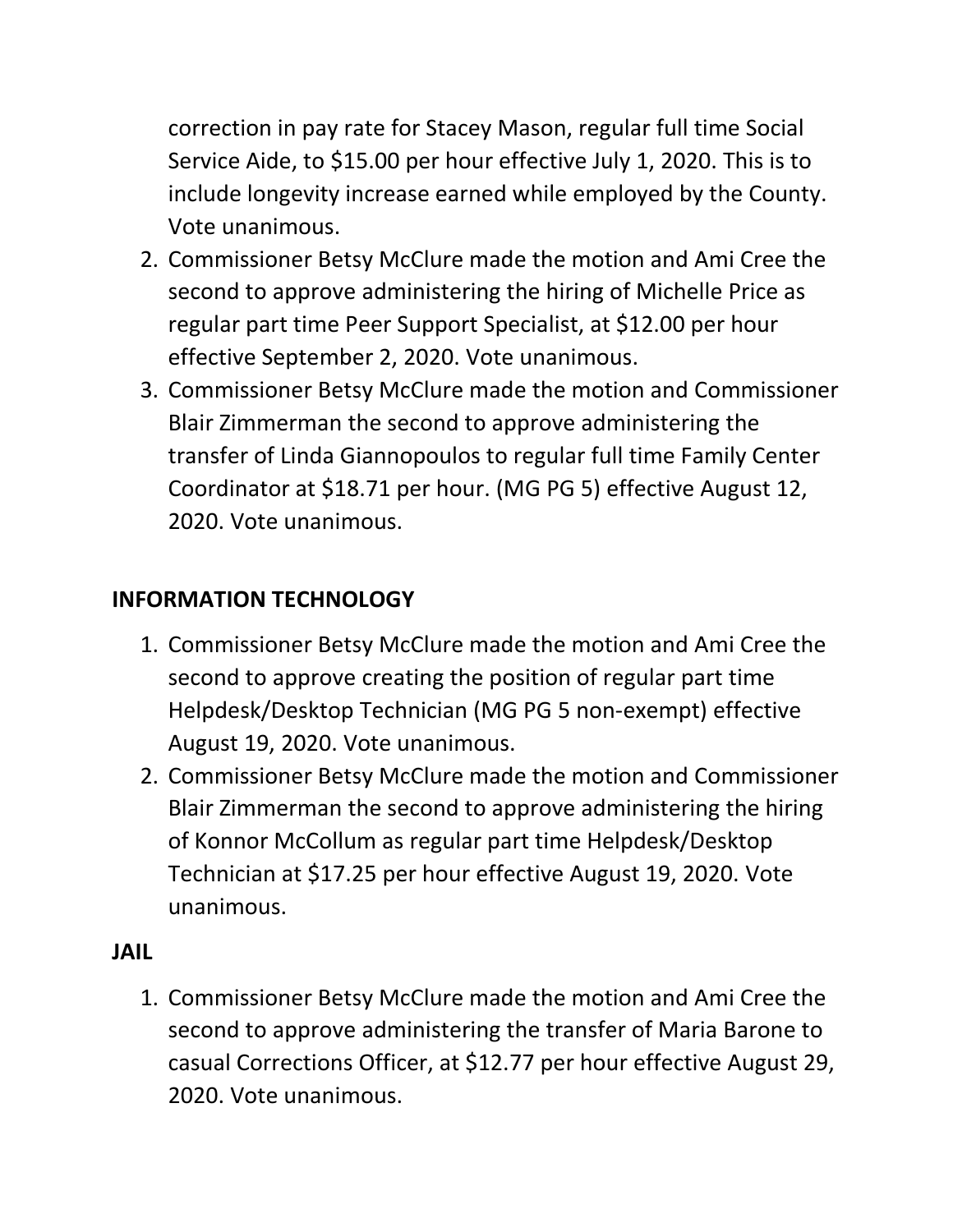- 2. Commissioner Betsy McClure made the motion and Commissioner Blair Zimmerman the second to approve administering the hiring of Jeanette Kelly as regular full time LPN, at \$16.00 per hour (SEIU PRISON) effective August 17, 2020. Vote unanimous.
- 3. Commissioner Betsy McClure made the motion and Commissioner Blair Zimmerman the second to approve administering the hiring of the below as casual Corrections Officers, at \$12.77 per hour effective August 17, 2020: Vote unanimous.
	- Stephanie Becker
	- Bradley Nicholls
	- Ryan Sanders
	- Joseph Kozlowski
	- David Baer
- 4. Commissioner Betsy McClure made the motion and Ami Cree the second to approve administering the promotion of Charity Bennett to regular full time Corrections Officer I at \$15.77 per hour (SEIU PRISON) effective August 16, 2020. Vote unanimous.

## **MAINTENANCE**

1. Commissioner Betsy McClure made the motion and Ami Cree the second to approve administering the hiring of Jakob Fonner as regular full time Maintenance Worker 1, at \$13.08 per hour (SEIU PG 6) effective September 28, 2020. Vote unanimous.

## **PARKS AND RECREATION**

1. Commissioner Betsy McClure made the motion and Commissioner Blair Zimmerman the second to approve administer the transfer of the below seasonal employees to Guest Relations at \$8.25 per hour effective July 26, 2020: Vote unanimous.